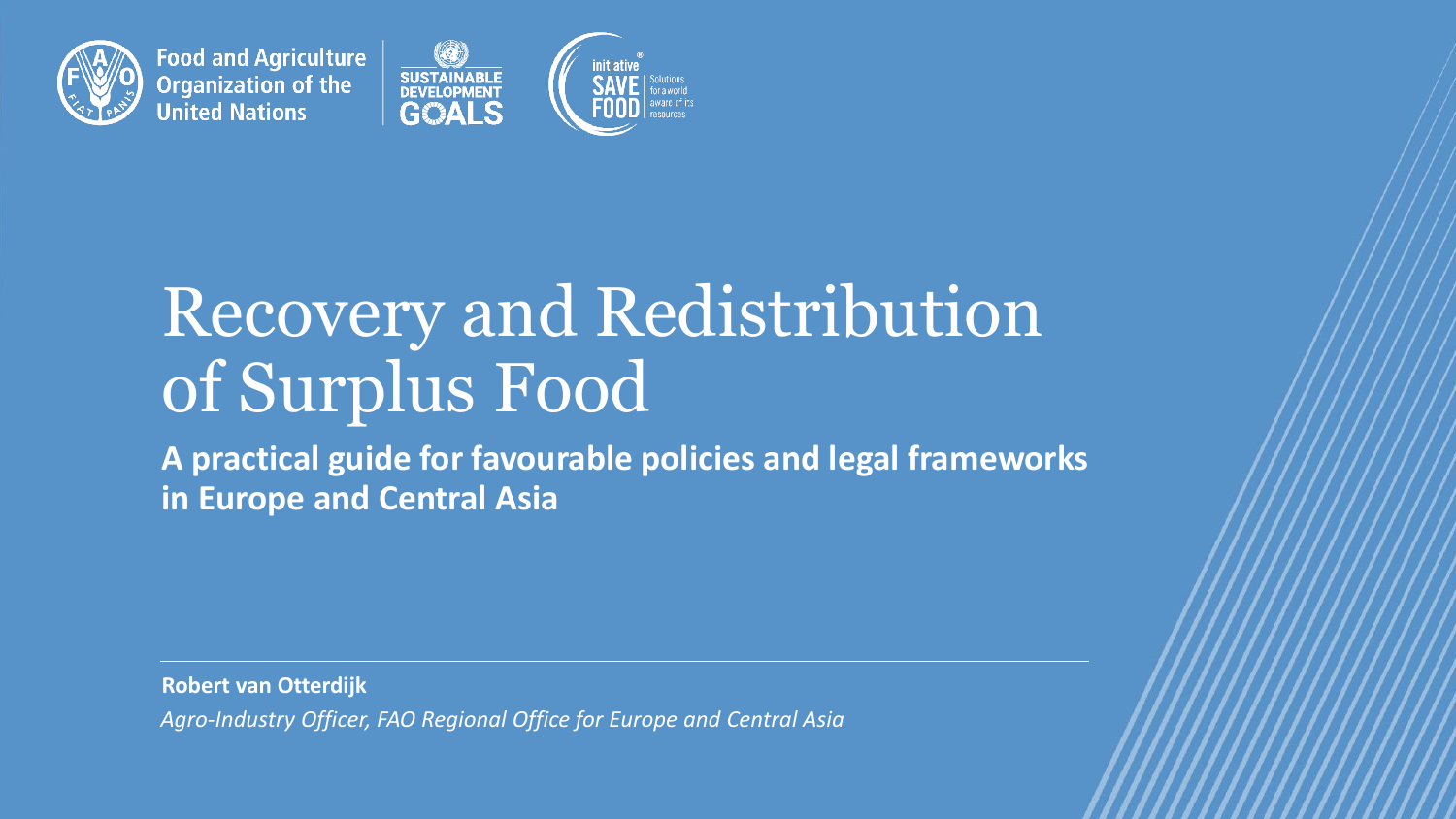# **Objectives of the working paper "FOOD RECOVERY AND REDISTRIBUTION, A practical guide for favorable policies and legal frameworks in Europe and Central Asia"**

- 1. Examples of what is being done in EU countries in terms of policy measures and legislative adjustments.
- 2. Guidance on the collection of specific information and data, and the analysis of national legislation and policies related to FLW issues - to understand business practices, civil society actions, how and where food waste is regulated and whether there are gaps or inconsistencies.
- 3. Recommendations for decision-makers to take action and implement policies and

legislation.

4. Good practices/ lessons learned from EU to be applied to the target country.

FAO-REU has developed this document on the basis of ongoing work in the region. Civil society and policymakers are increasingly demanding and aware of the need to implement and support FLW prevention and reduction solutions, of which food recovery and redistribution has a central role to play.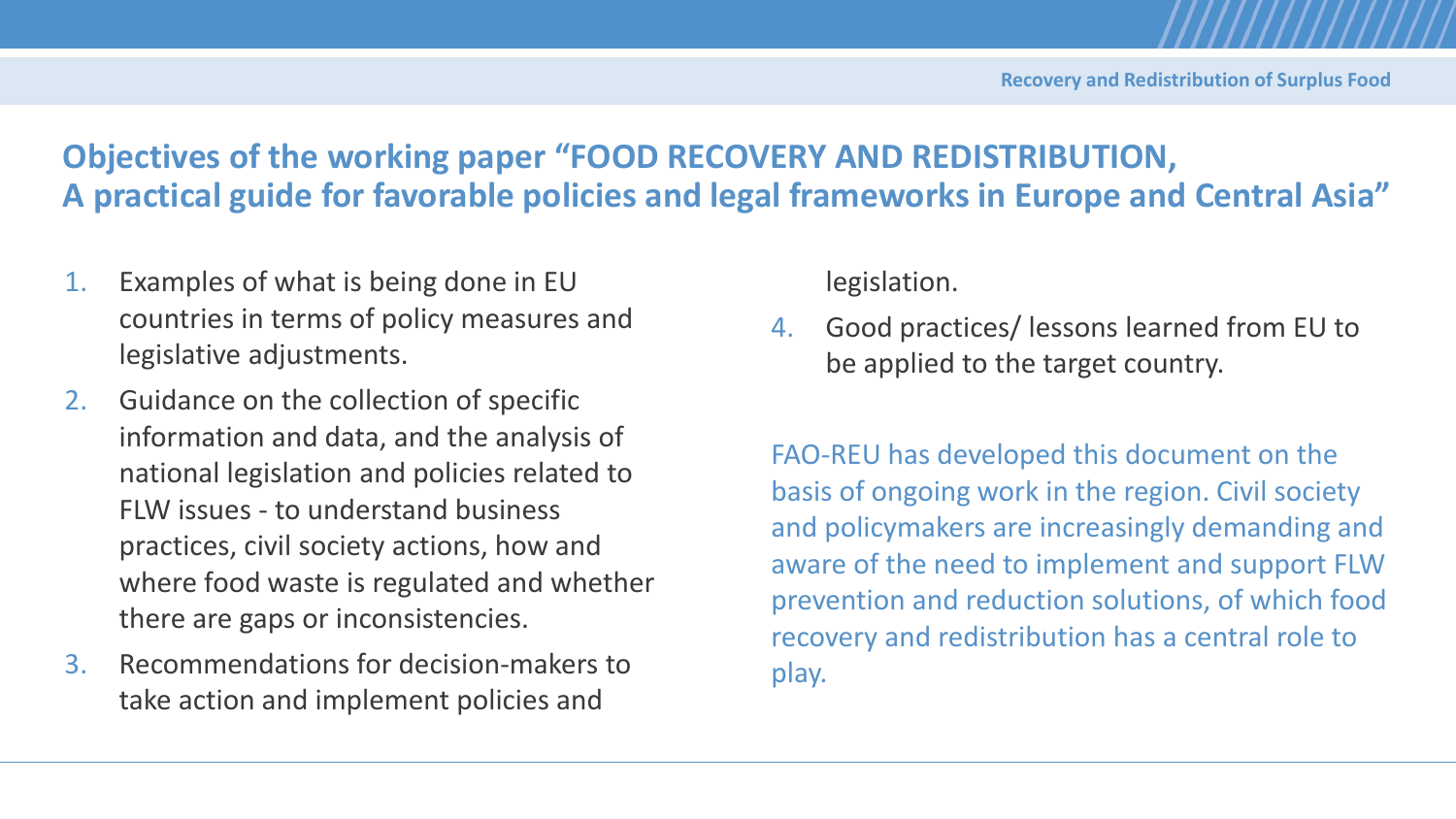# **What is food recovery and redistribution**

- **Recovery of safe and nutritious food for direct human consumption** is to receive, with or without payment, food (processed, semiprocessed or raw) which would otherwise be discarded or wasted from the agricultural, livestock, forestry and fisheries supply chains of the food system.
- **Redistribution of safe and nutritious food for direct human consumption** is to store and/or process and then distribute the received food pursuant to appropriate safety, quality and other relevant regulatory frameworks directly or

through intermediaries, and with or without payment, to those having access to it for direct food intake.

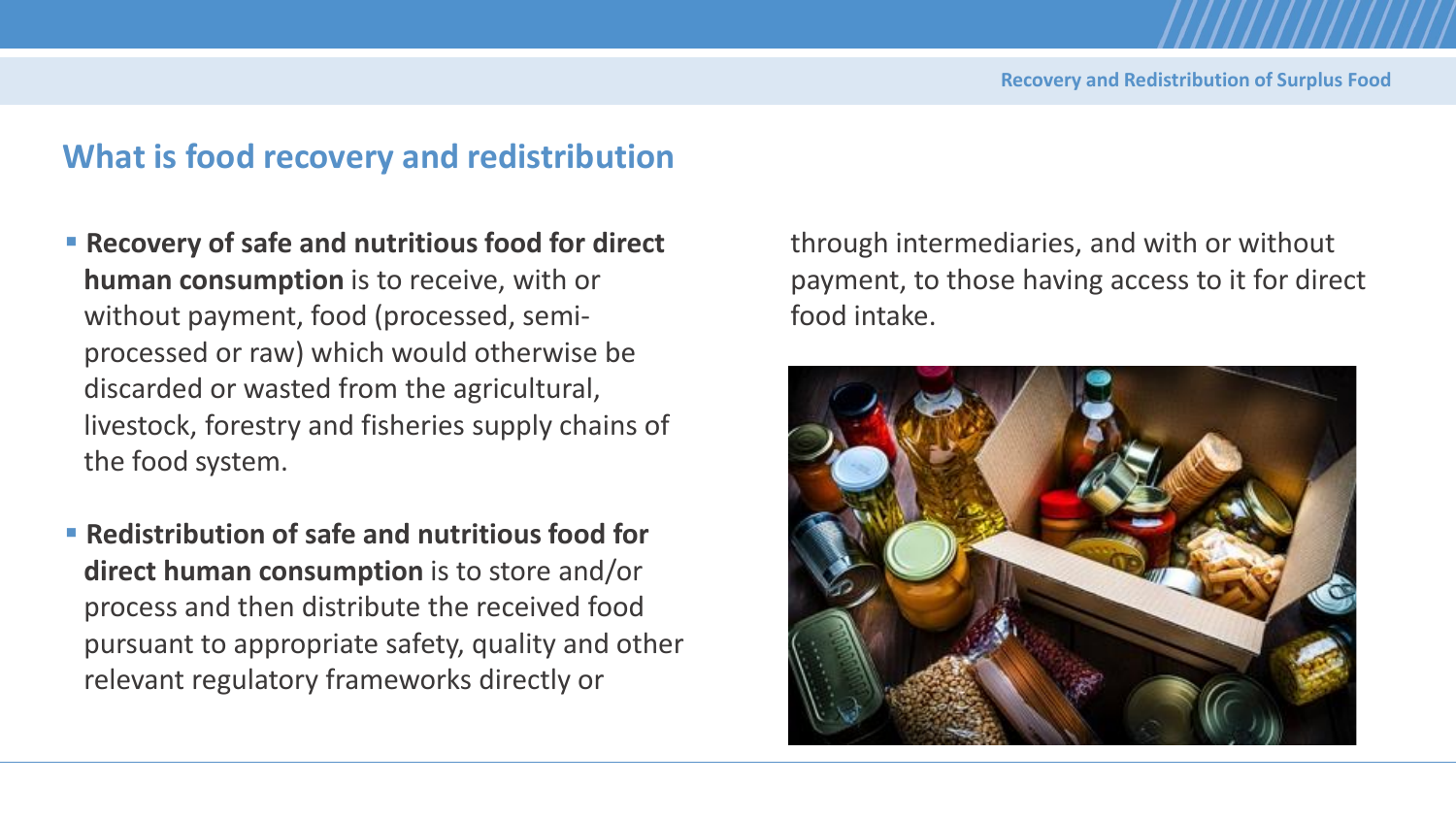# **What is food recovery and redistribution**

**Different operational models** for food recovery and redistribution are possible:

- Food can be recovered at one, several, or all stages of the food supply chain.
- Food can be processed, cooked, provided as raw/fresh food or in initial packaging and distributed directly to those in need.
- It can be donated or sold at a reduced price.

*Whether food is sourced for free or at low prices, the different operators will agree among themselves on the feasible model to be implemented in their specific context. Food donations should be encouraged, especially through tax incentives, as this would reduce the financial burden on charities that distribute food to people who are food insecure.*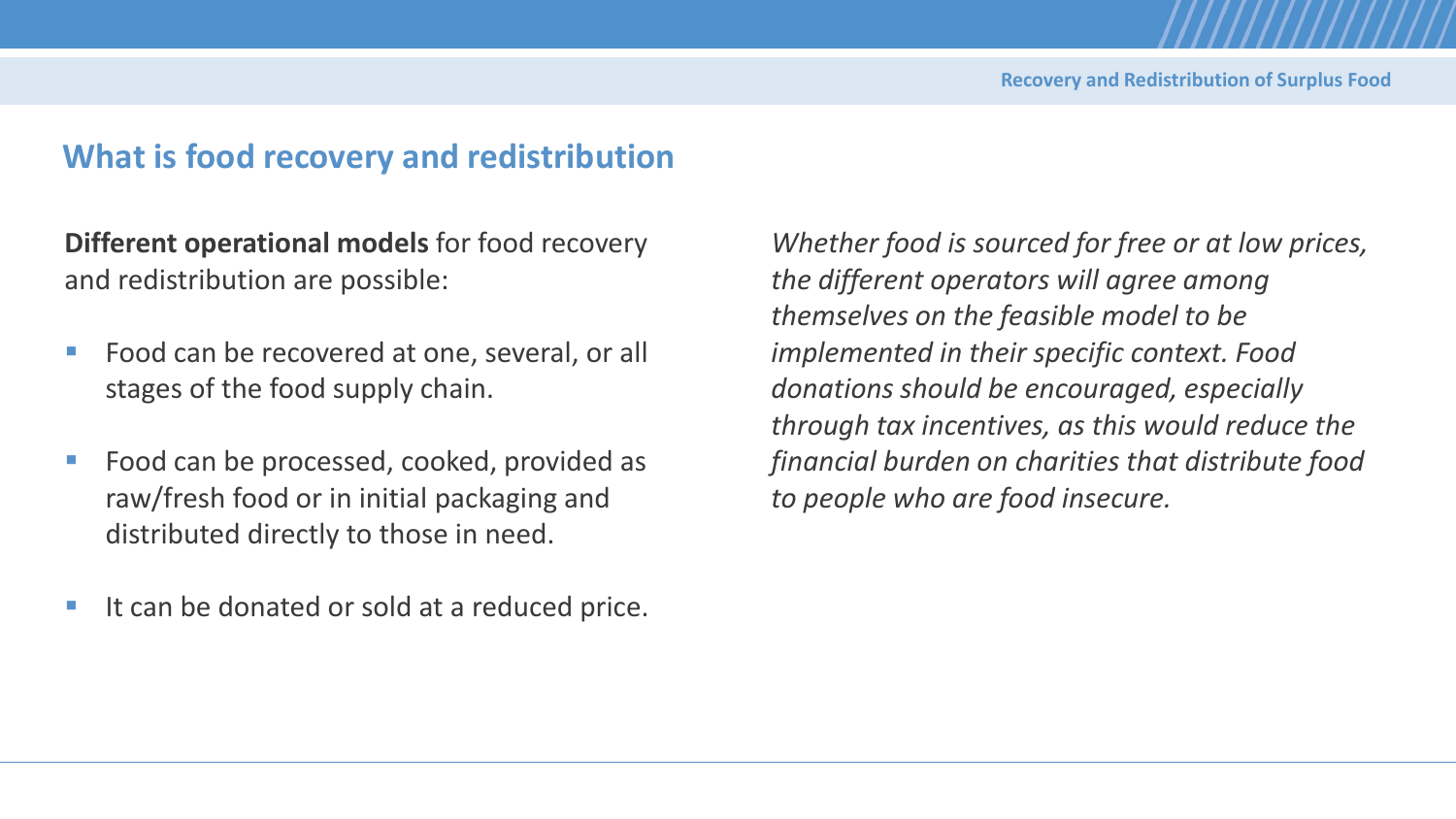# **What is food recovery and redistribution**

The **main actors involved** in food recovery and redistribution operations are generally:

- 1. The **donor/supplier**: producers, food processors and manufacturers, hotels, restaurants, caterers and retailers
- 2. The **redistribution organizations**: food banks, food pantries, soup kitchens, school feeding programmes, NGOs and churches.
- 3. The **consumers/end-users** (the people in need).
- 4. In some cases, **facilitators** who simplify the recovery and redistribution process and act as intermediary organizations between donors and recipients of food products.
- **5. Information and communication technology (ICT) networks** - platforms, websites and applications - can also be used.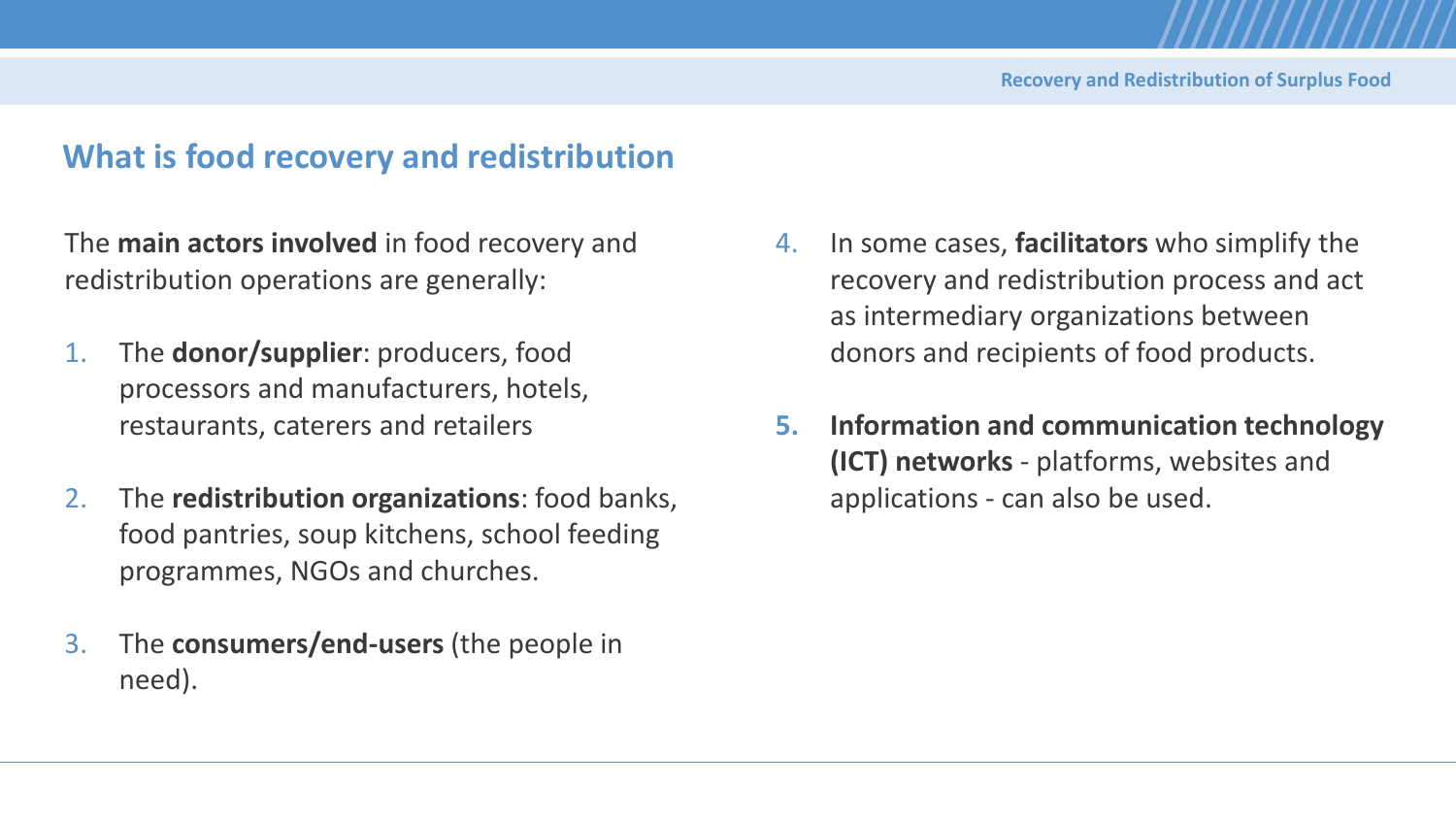# **Justification for setting up a food recovery and redistribution program**

- FLW identified as a major problem in the **countries of the REU region**: large quantities of food still fit for human consumption are discarded by food businesses, especially large retailers, due to packaging or quality issues, excess supply and consumption habits (e.g. open buffets in hotels), etc.
- If some barriers are removed, food business **operators (FBOs) are generally ready to participate in a system of food recovery and redistribution** where they would donate (without payment) unsold, non-marketable but

still edible products to municipalities and charities for the benefit of food insecure people.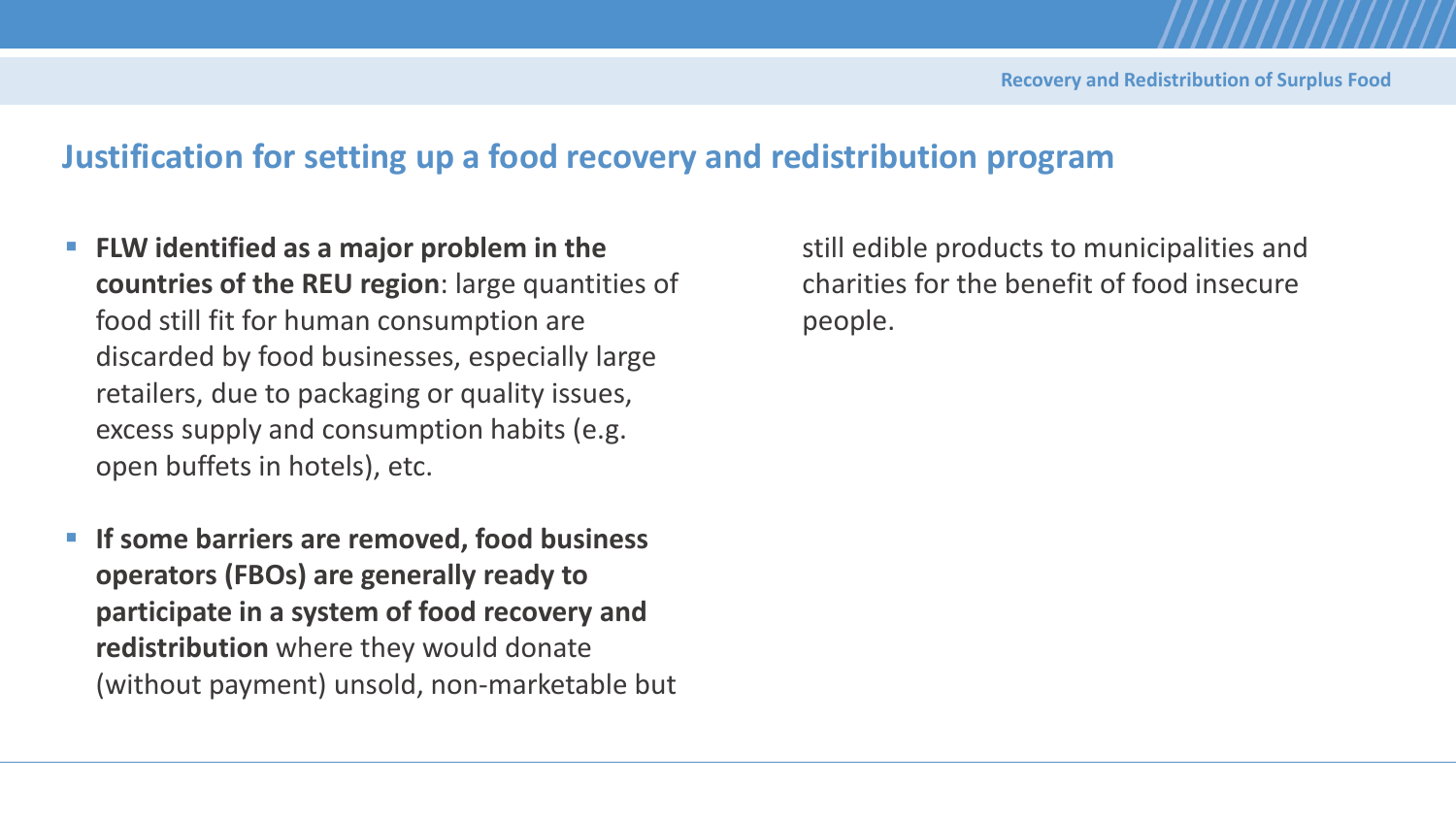# **Barriers to food recovery and redistribution**

The following barriers may limit (but do not preclude) food recovery and redistribution:

# **EXECT:** Tax barriers and the application of VAT (value **added tax) on donated food.**

Donations of food to charitable organizations may be taxable to VAT and the taxable amount can correspond to the market price of the product in question. If tax exemptions exist, they may not be encouraging enough for food donations.

#### ▪ **Liability issues**.

Businesses are concerned about liability issues if someone gets sick from eating donated foods. Many companies fail to donate food because they are unaware of the liability protections afforded to food donors. Businesses also fear a reduction in the quality of products that could affect their brand image.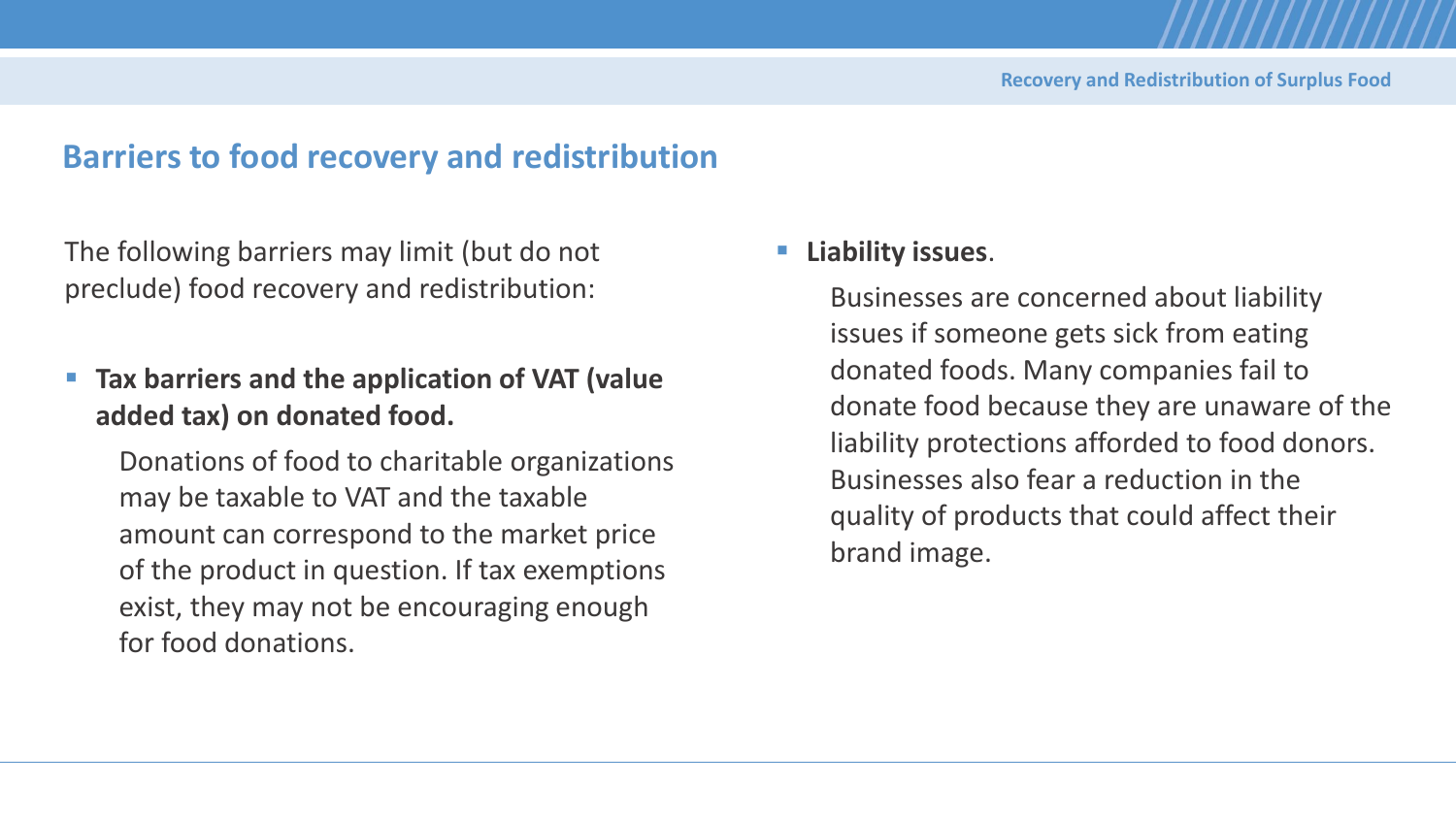# **Barriers to food recovery and redistribution**

#### ■ **Date marking issues.**

As a common practice: two weeks to one month before the best before date (BB), the retailers remove the products from the shelves of the store and discard them or send them back to their suppliers. There is confusion among agri-food chain actors as to the meaning of the use-by (UB) and BB dates and whether foods can be consumed after their BB date.

**The lack of a food bank** in many countries in the Europe and Central Asia region (approximately 40% according to the FAO estimate) can be considered a limitation.

> However, in the event that there is a food bank but not an enabling regulatory framework that facilitates FLW reduction, food recovery and redistribution operations may be hampered and malfunctioning.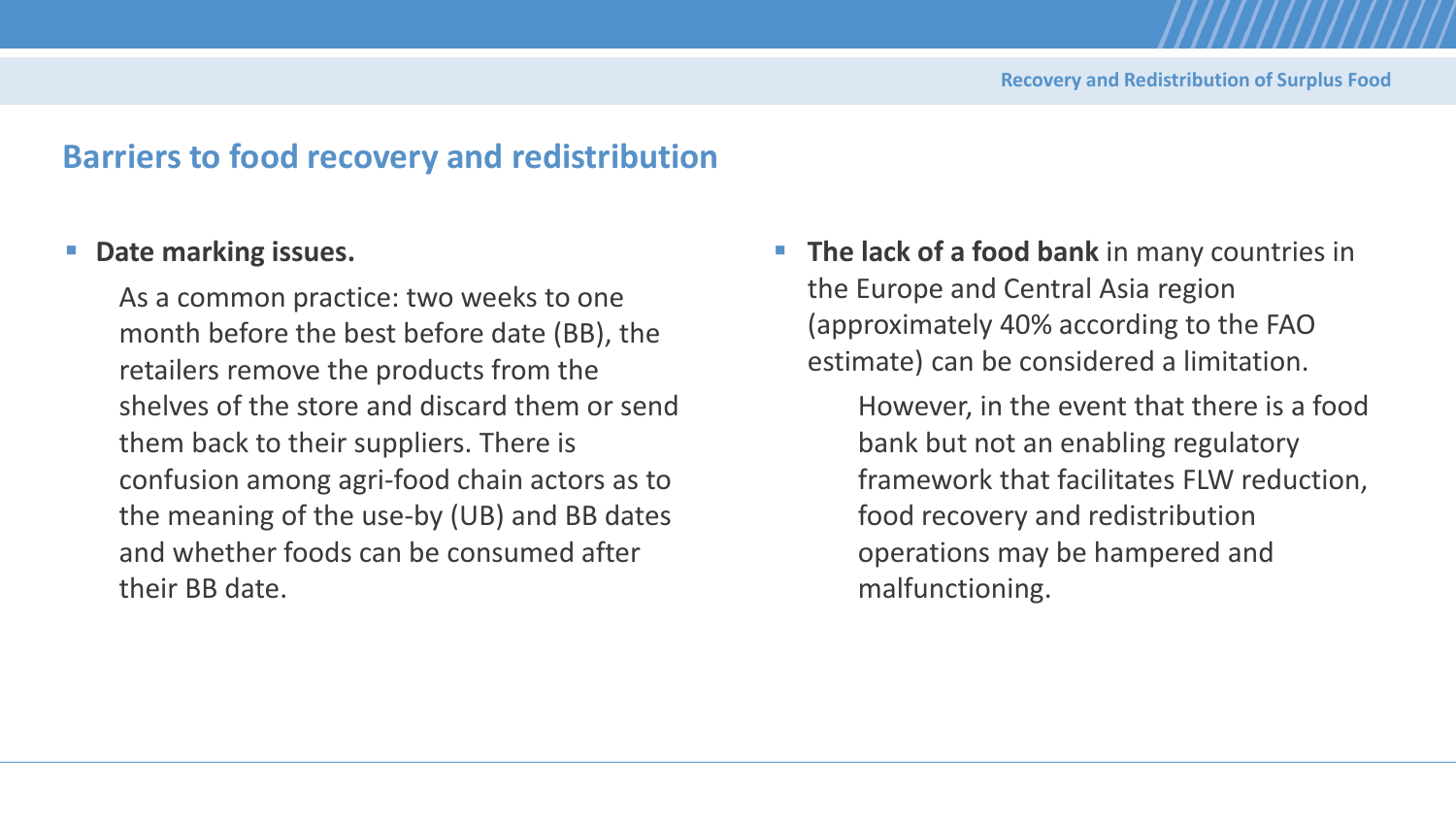# **Importance to create an enabling regulatory and policy environment**

- To overcome certain legislative and policy obstacles and facilitate food recovery and redistribution activities.
- Food recovery and redistribution is part of a comprehensive approach to FLW prevention and reduction.

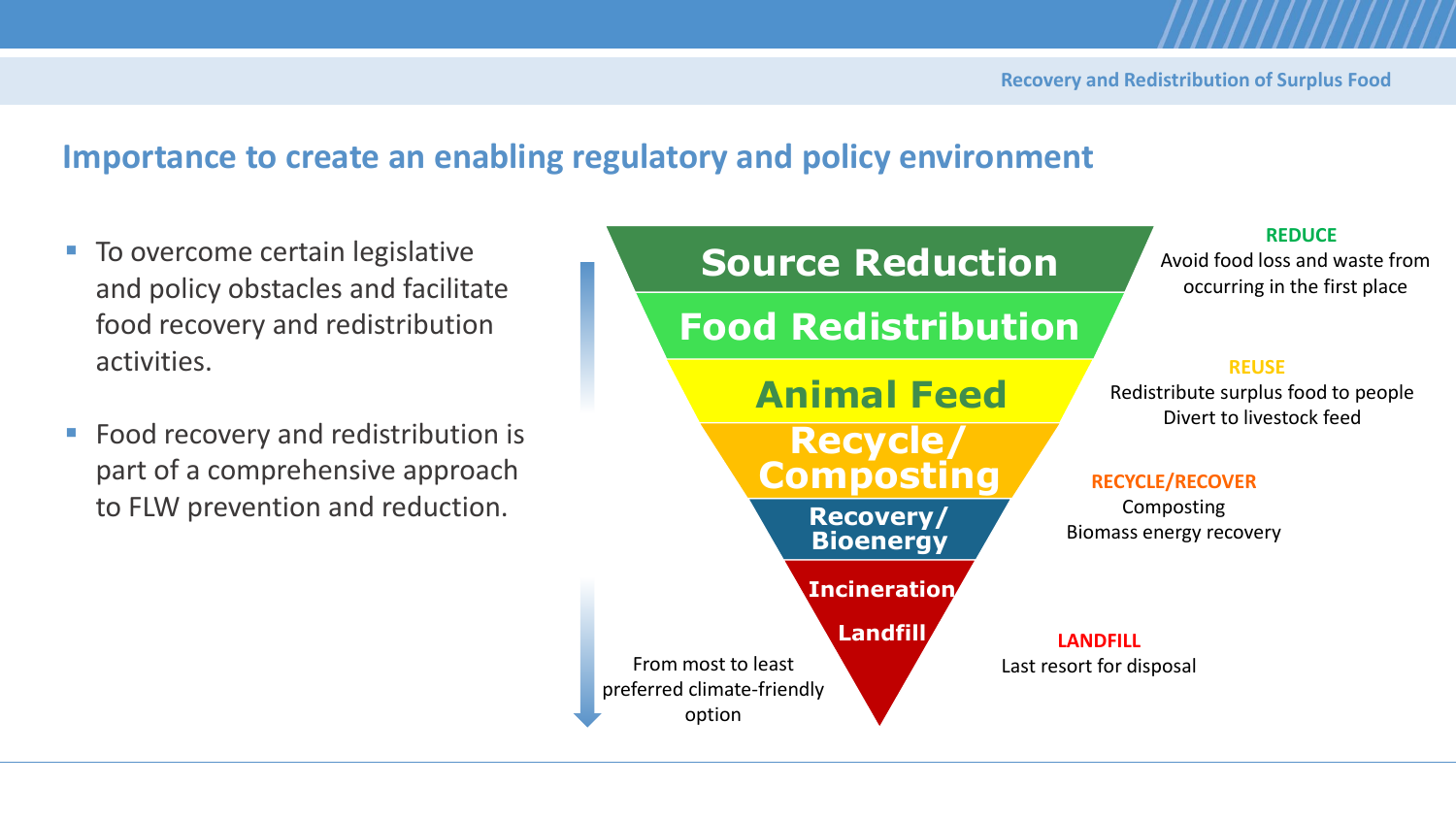# **Justification for setting up a food R&R program: towards an enabling regulatory and policy environment**

*Type of information to collect before revising the policy and regulatory framework for food R&R*

**SOCIAL AND ETHICAL**

- **High poverty and food insecurity levels**
	- It should be coordinated with existing initiatives on food security and nutrition.
- **The existence of free kitchens shows that needs are very important**
	- Mapping exercise of existing food distribution programmes run by local governments, charities and nongovernmental organizations, as well as the number of socially disadvantaged people

and families benefiting from these programmes.

- Assess and understand their capacities, operating models and needs.

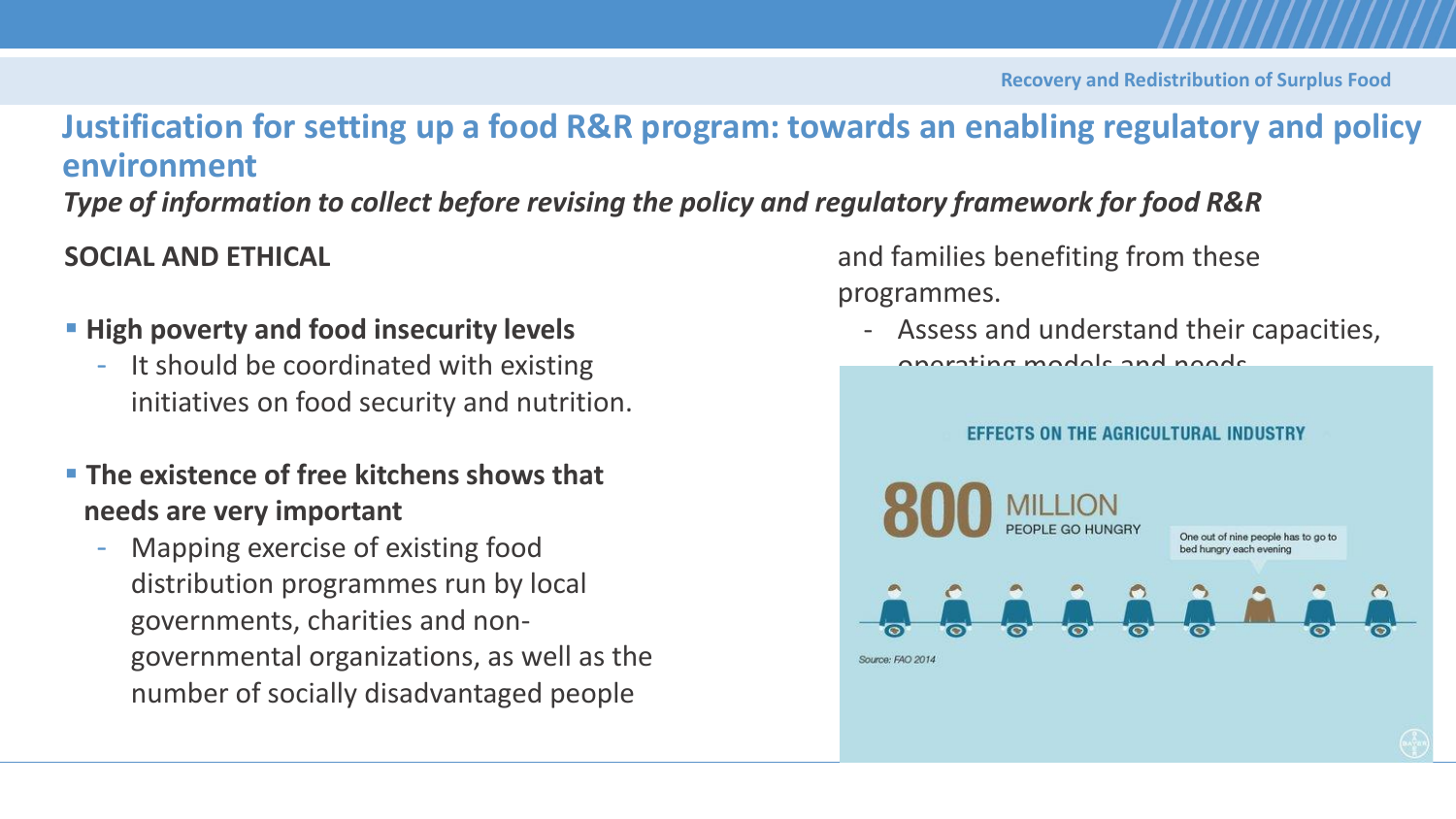# **Justification for setting up a food R&R program: towards an enabling regulatory and policy environment**

#### **ENVIRONMENTAL**

- $\blacksquare$  FLW reduction reduces the need for increased food production and the corresponding use of natural resources and GHG emissions.
- Food waste that decomposes in landfills releases carbon dioxide and methane.
- Type of information to collect from desk-based research and interviews: composition and morphology of municipal solid waste (waste analysis reports), number of legal and illegal landfills, obligations of municipalities for illegal

landfills, etc.

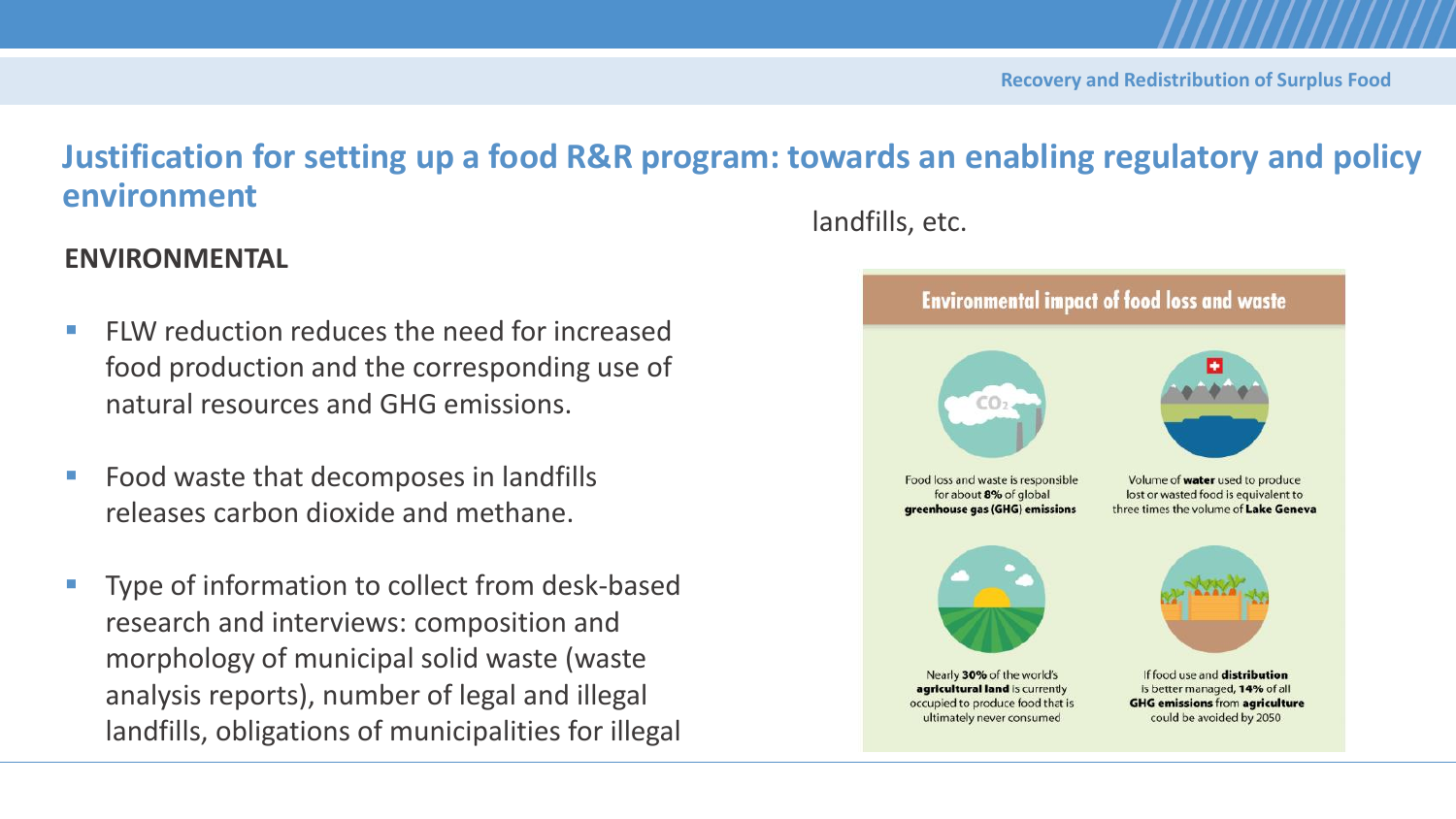# **Justification for setting up a food recovery and redistribution program**

#### **ECONOMIC**

 $\blacksquare$  FLW = substantial loss of revenues for all actors in the food supply chain, the government and the end consumer.

The literature says:

- **EXTELS- It is estimated that hotels waster** between 5% and 15% by value of the food they have purchased.
- **EXECTAILERS- Food waste can cost retailers up to** 4% of their sales revenue. 10 to 28% of food

produced for human consumption is lost at the retail level.

**EXECTAURANTS- Approximately 4 to 10% of food** purchased by restaurants is wasted before reaching the consumer.

**Food waste** 





This produces \$700 billion in environmental costs and \$1 trillion in economic costs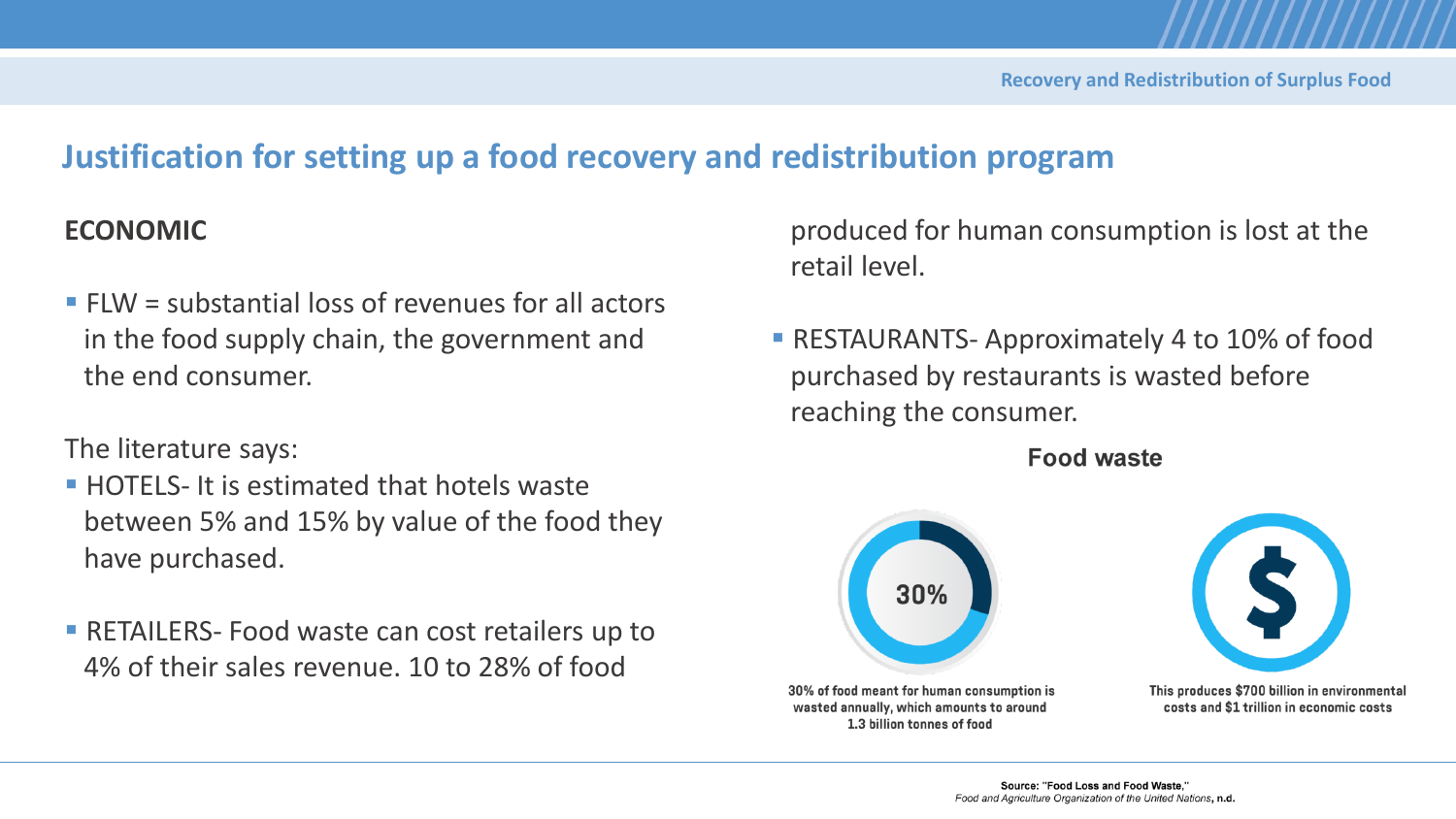**NB:**

- Adjusted to fit the specific country context, their policy objectives as well as the applicable regulatory framework.
- Analyze national legislation and policies, then identify which model is to be applied and where.
- Legislative revision through a participatory approach, involving all stakeholders from public and private sector, including civil society organizations.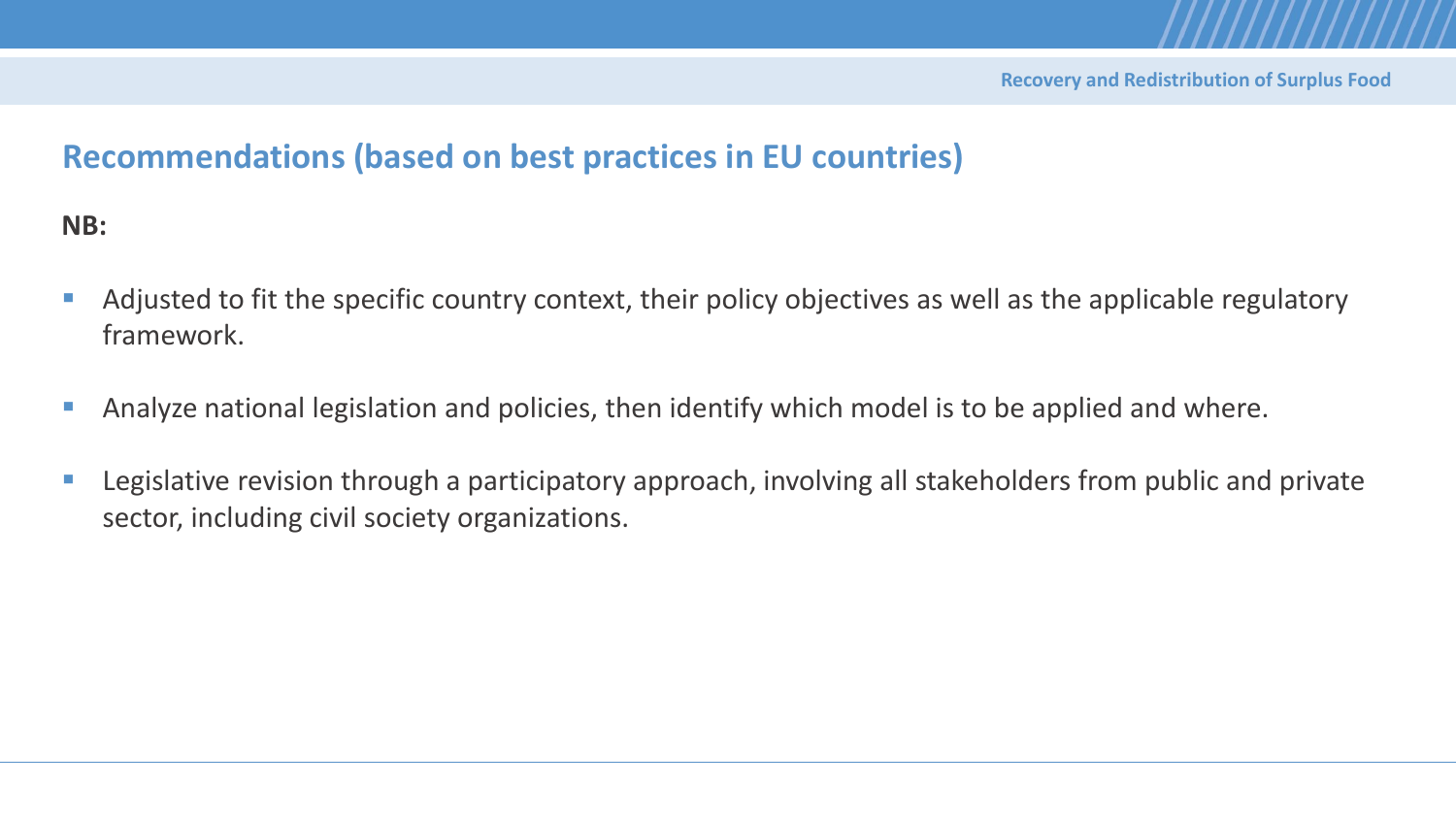## **Interdepartmental working group/ task force on food recovery and redistribution**

- Inter-ministerial working group to define the policy goals related to food recovery and redistribution and the models and legislative tools necessary to reach these goals.
- Multidisciplinary team from the private (retailers and businesses in the HoReCa sector), public (Ministries of: Agriculture, Health, Social Affairs, the Environment,

Trade and Industry, Food Safety Authority etc.) and civil society sectors (charities and food banks).

- Public participation through hearings or other appropriate mechanisms.
- Assign the overall responsibility for the group to ensure ownership.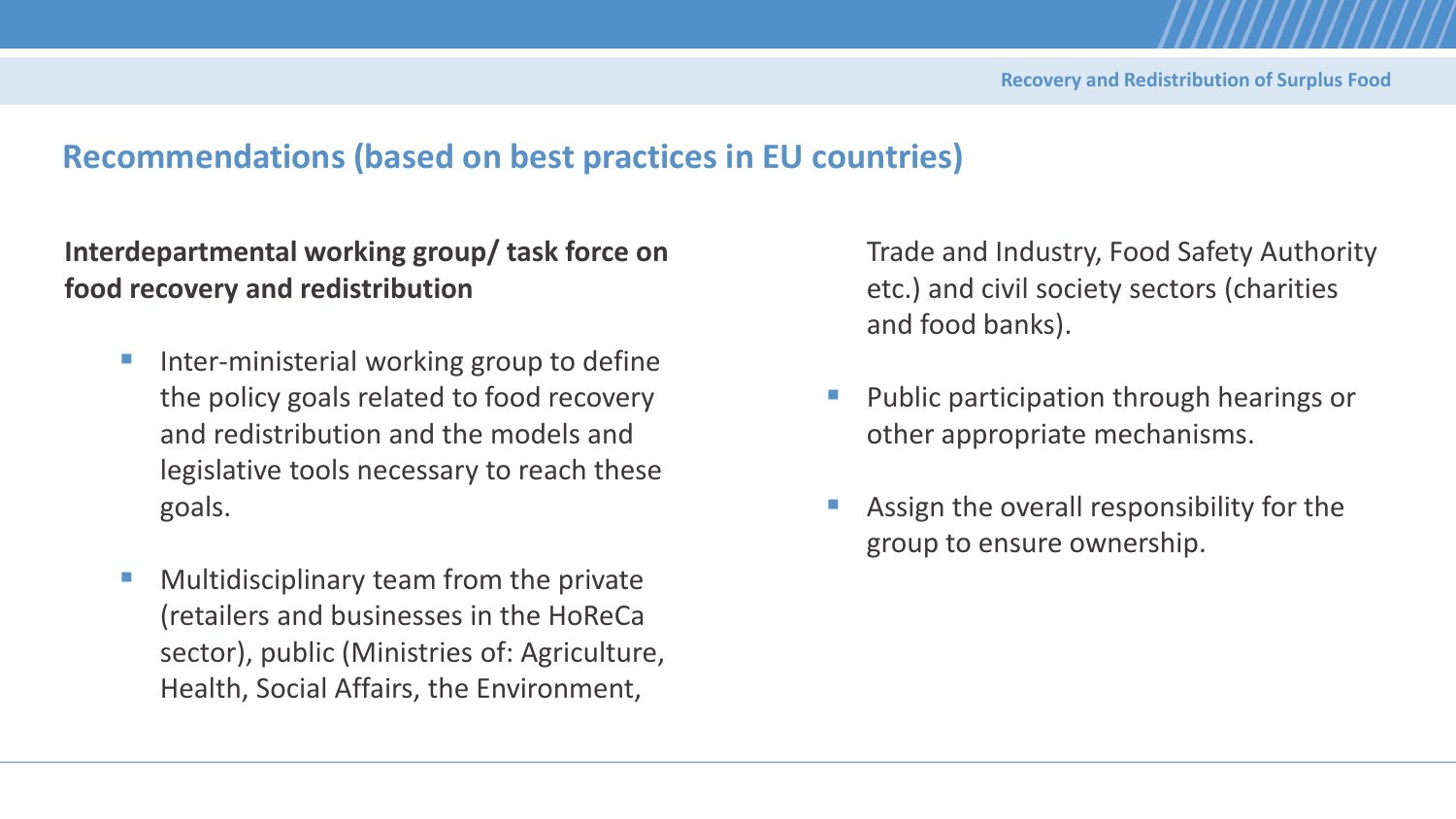#### **Food safety and hygiene rules and procedures**

*Prevention and control of food safety must always prevail to ensure that foods recovered and redistributed are safe and nutritious.*

- **E** Requirements for safety and quality for food recovery and redistribution, explain them to FBOs, assess their compliance and facilitate their implementation on site.
- EU Regulation 178/2002 on general food law: receiver organizations and charities are recognized as FBOs, which must meet all

required standards of preservation, transport, storage and use of food.

- "Good Samaritan" law in Italy: reduced liability of donors after donating food to charity organizations has proven to be an incentive to donate food.
- **Procedures for product transfer between food** donors/ suppliers and food recipients.
- **E** Simplify the traceability procedures, but still guarantee food safety.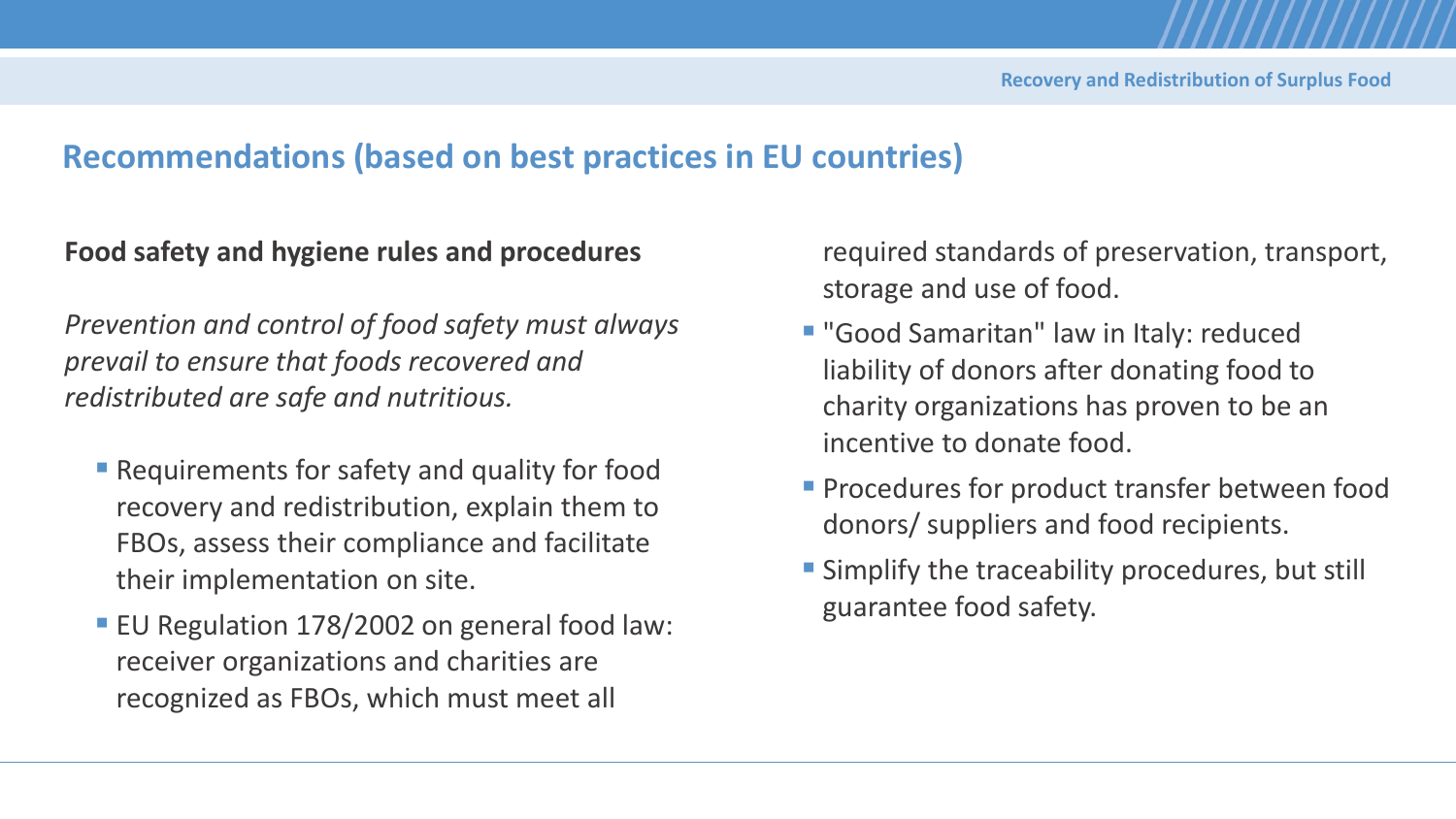#### **Food durability and Best Before date**

- 2-4 weeks before the BB date, the retailers remove the products from the shelves and discard them/return them to suppliers. **This practice, while being a good opportunity to recover large amounts of food, is a major source of food waste.**
- Clarify the meaning of the UB and BB dates, and whether foods can be donated and consumed after their BB date.
- Review existing rules on date marking to facilitate the use of low-risk food in food recovery and redistribution activities.
- the integrity of the primary packaging and same storage conditions are guaranteed.
- Allow charities to serve low-risky food products after the BB date.
- Define the control procedures for foods that have passed BB date (see e.g., the Belgium model).
- Discuss different ways to prevent product withdrawal from stores several weeks before the BB date (legal incentives, consumer awareness about the BB date, products sold at a lower price, etc.).

Allow food donation after BB date, as long as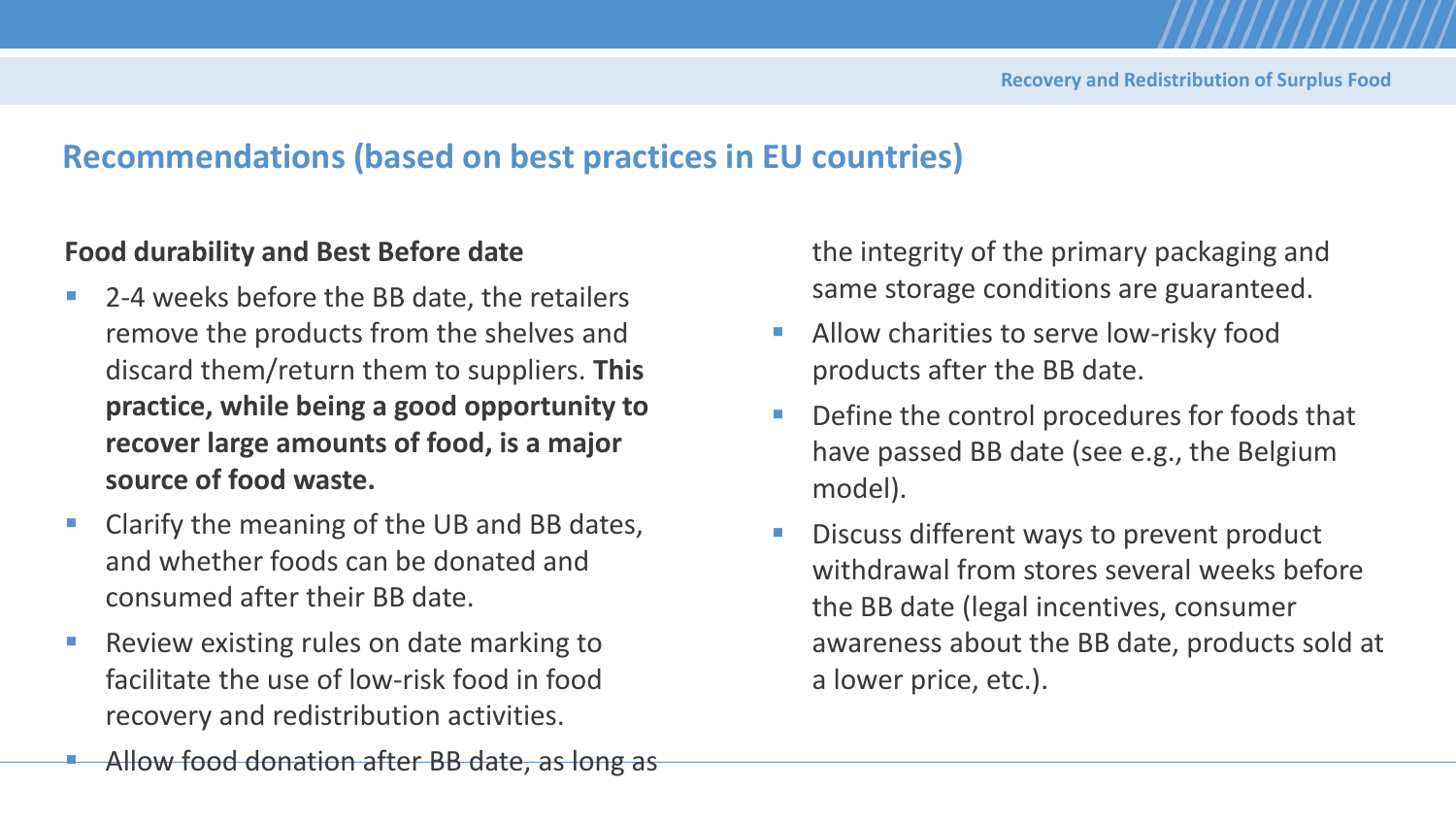- EU rules allow the marketing and donation of food beyond their date of minimum durability (BB), provided that the food in question is always safe and its presentation is not misleading.
- Redistribution of food past the 'best before' date is possible in most Member States, with the exception of Bulgaria, Cyprus, Hungary, Latvia, Poland and Romania.
- Products past their **use-by date** are neither marketable nor can be donated. Food donors should ensure that the remaining shelf life of foods labelled with a UB date is sufficient at the time of delivery of these products to food banks and other charitable organizations.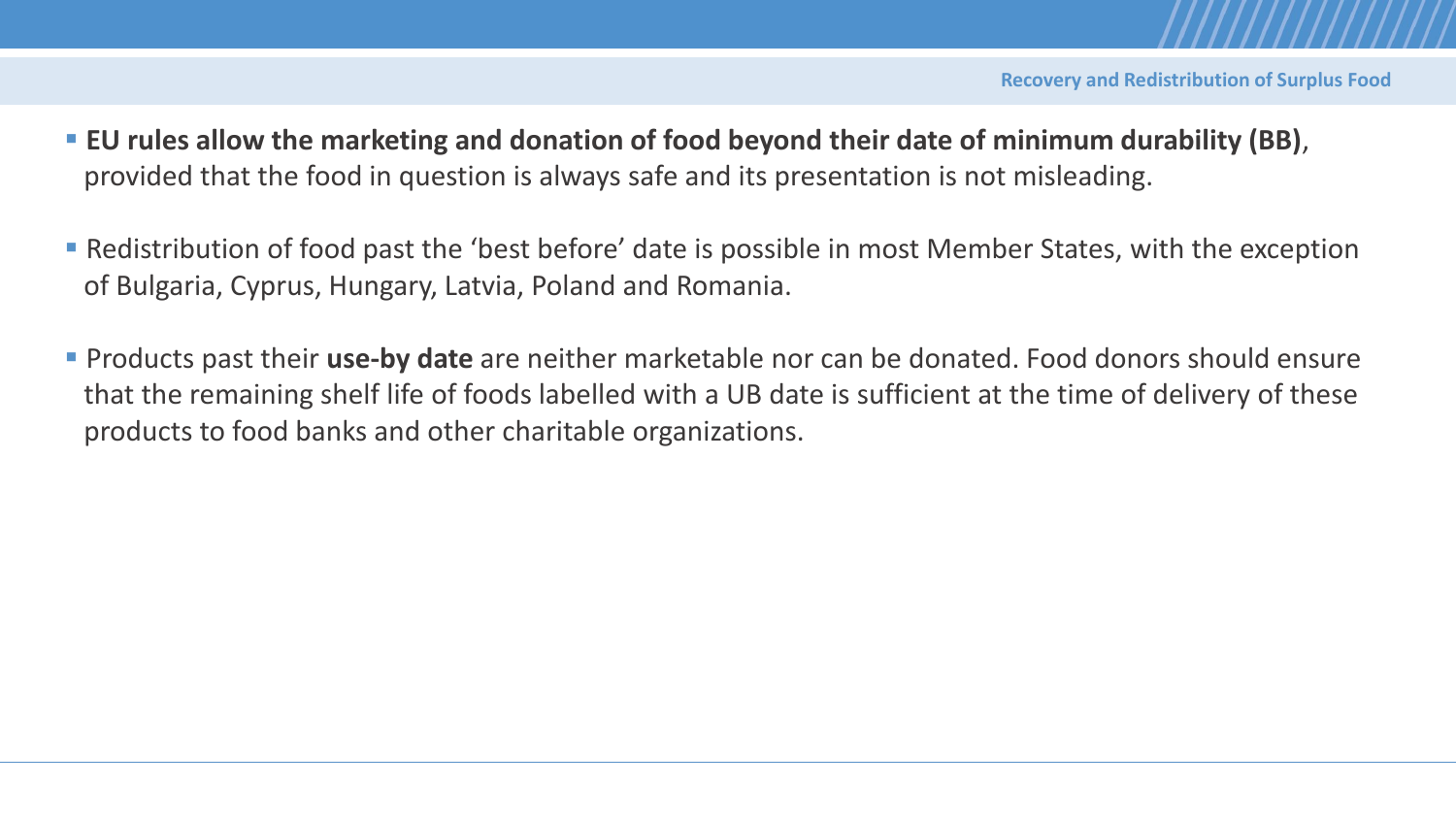#### **Recovery and Redistribution of Surplus Food**

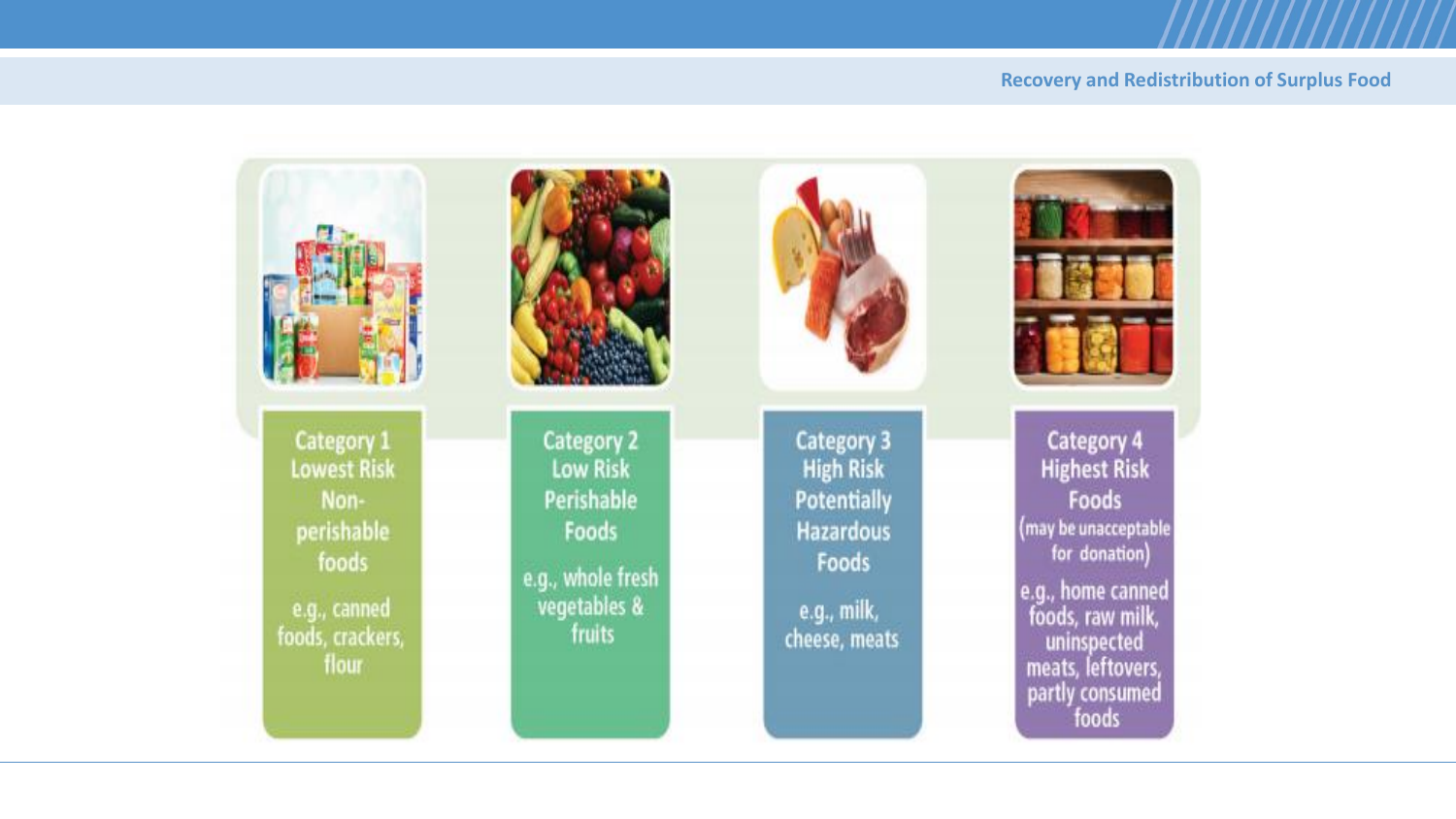**Fiscal rules: Value Added Tax (VAT) and fiscal incentives** 

**A number of EU countries do not impose VAT when food is donated – without payment – to food banks and charities, if certain conditions are fulfilled.** 

**Fiscal incentives implemented in some EU countries have proved effective in encouraging food surplus donations by industry.** 

■ Provide amendments to tax legislation. These amendments focus on the creation of fiscal

instruments to stimulate food donation: exempt FBOs from VAT on donations of food surpluses and grant corporate tax credits for food donated.

- Introduce an environmental tax on surplus food to discourage for-profit FBOs from disposing of food that is still fit for human consumption.
- Ensure that sending food to landfill sites is more expensive than donating to charities.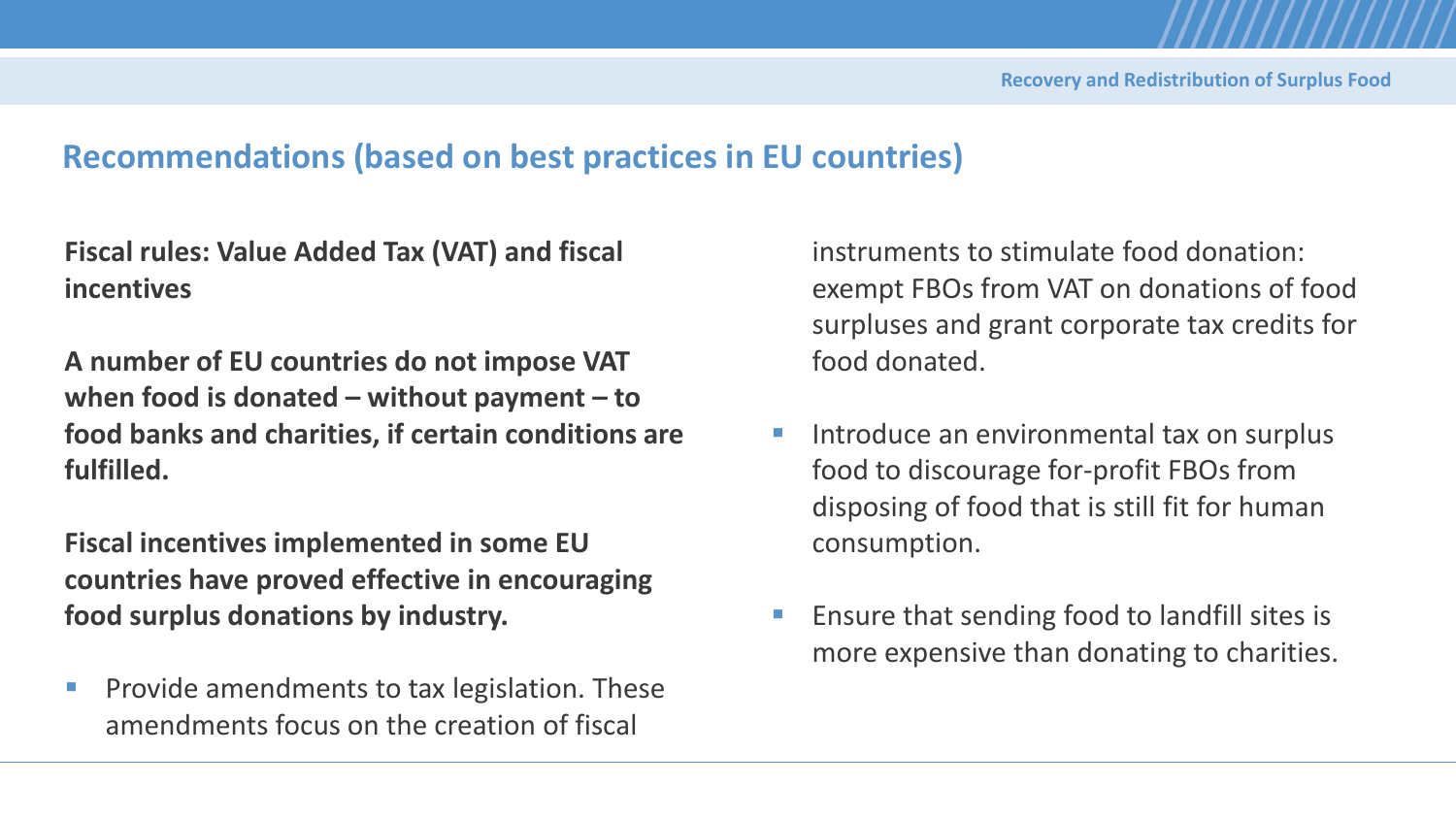### **Food donation guidelines**

■ Develop industry-charity good practice guidelines that define detailed rules for food donation and redistribution (e.g. providing advice to stakeholders on foods that can be used/ distributed, minimal requirements related to storage facilities, preparation, administration of redistribution, good hygiene practices, who can donate/supply food, who can receive, etc.).



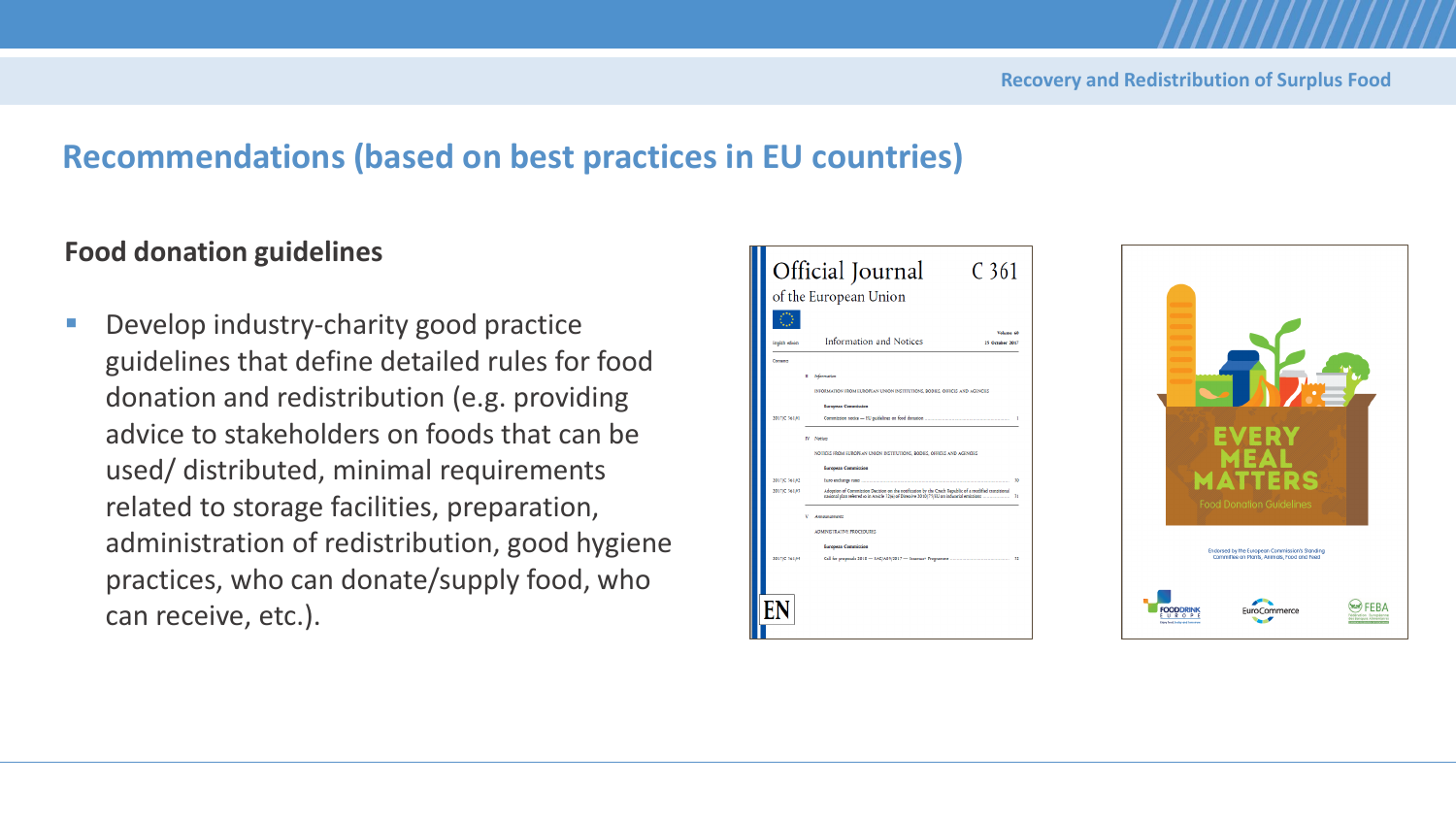#### **Type of food recovery and redistribution set up**

- Discuss the feasible operational models of food recovery and redistribution among stakeholders based on existing capacities, needs and priorities.
- Support the formation of a "system operator" (e.g., a food bank) that would facilitate food recovery and redistribution activities.
- Encourage information and communication technology (ICT) networks - platforms,

websites and applications - bringing food donors and organizations that accept donations to ensure rapid access to food for the most vulnerable.